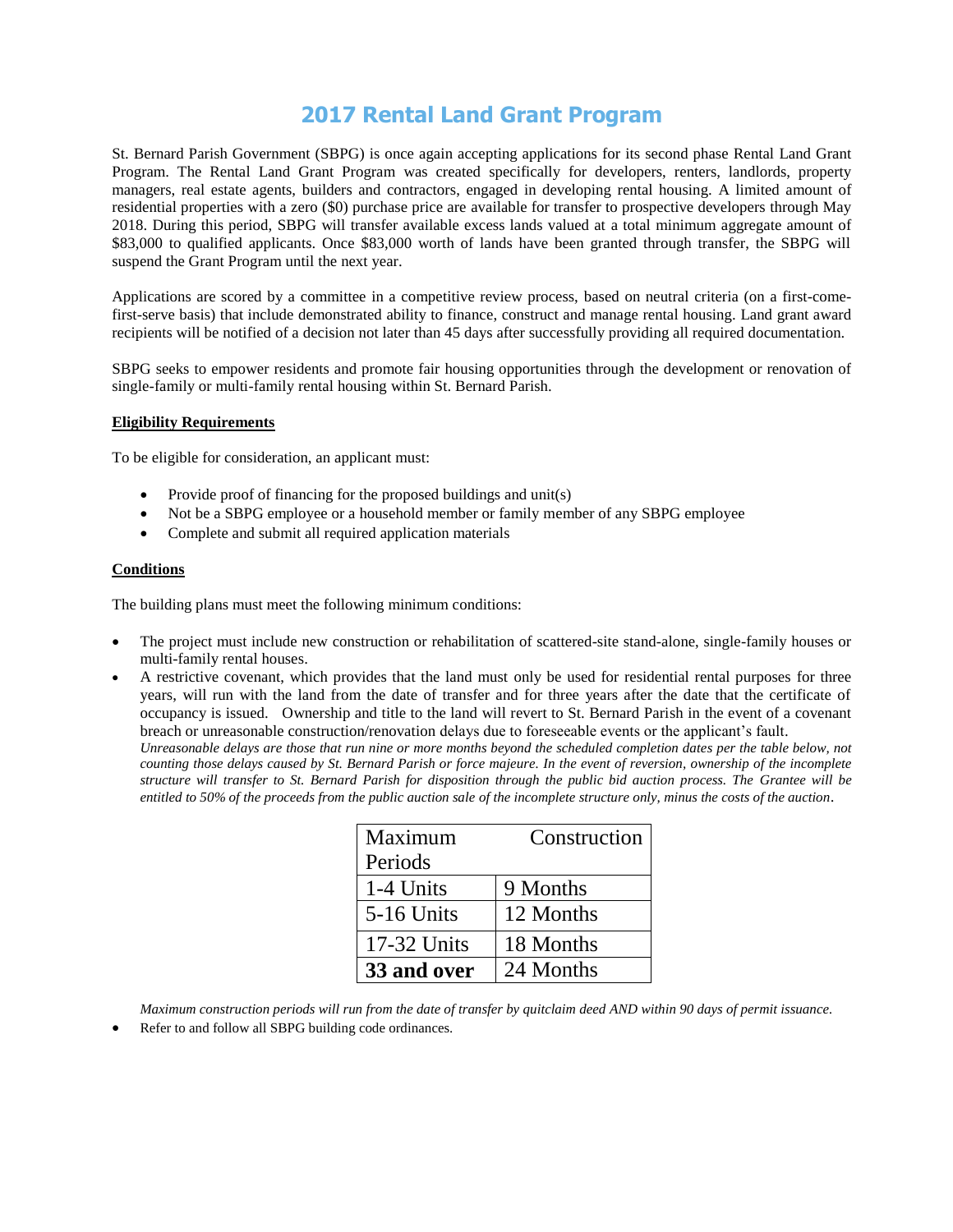#### **Obligations of Land Grant Recipients**

- Land grantees must enter into a Fair-Housing Agreement and comply with all Fair Housing laws.
- The land grant recipient must rent constructed units for three (3) years from the date that the certificate of occupancy is issued.
- Land grantees must **submit an annual report by December 31st** of each of the three rental years. The report must provide satisfactory proof of unit rental, *i.e*., completed tenant rent roll forms that include current tenant contact information. At the end of the three year rental period and receipt of satisfactory reports, SBPG will remove the restrictive covenant from the deed.
- SBPG must receive the annual report before grantees are eligible to submit additional applications.
- No Person/Organization will be awarded a grant in two sequential years.
- Recipients are expected to acknowledge the grant and SBPG's role in the grant project when appropriate (for example, listing SBPG as a contributor in the Person/Organization's newsletter or annual report, posting news about the grant on the company's web site, press releases, marketing materials and also use these marketing opportunities to further promote fair housing.

## **SBPG Rental Land Grant - Overview of the Application**

Your application consists of the items listed below. **If a required item is not included, the application will not be reviewed**.

**Required Items** (checklist for your personal use)

- $\Box$ Person/Organization Information completely filled out (Page 1 of application).
- $\Box$ Project Overview Information completely filled out (Page 2 of application).
- A loan commitment letter from a lending institution for the proposed project and/or proof of ability  $\Box$ to pay from other sources by provision of the Person/Organization's Year-to-Date financial statements (including a balance sheet, income statement, and bank statement from the month preceding the date of this application).
- $\Box$ Résumés of key personnel who will develop and manage the proposed project.
- $\Box$ Signature of person submitting application (Page 1 of application).
- $\Box$ If applicable, evidence of past development projects—for example, descriptions and before and after photos of previous projects.

#### **Questions/Contact Information**

Please do not hesitate to contact The Office of Fair Housing at (504) 278-4200 or if you have any questions regarding this application or eligibility. Mail or email one copy of your application and supporting materials to the address below. Overnight delivery is not necessary.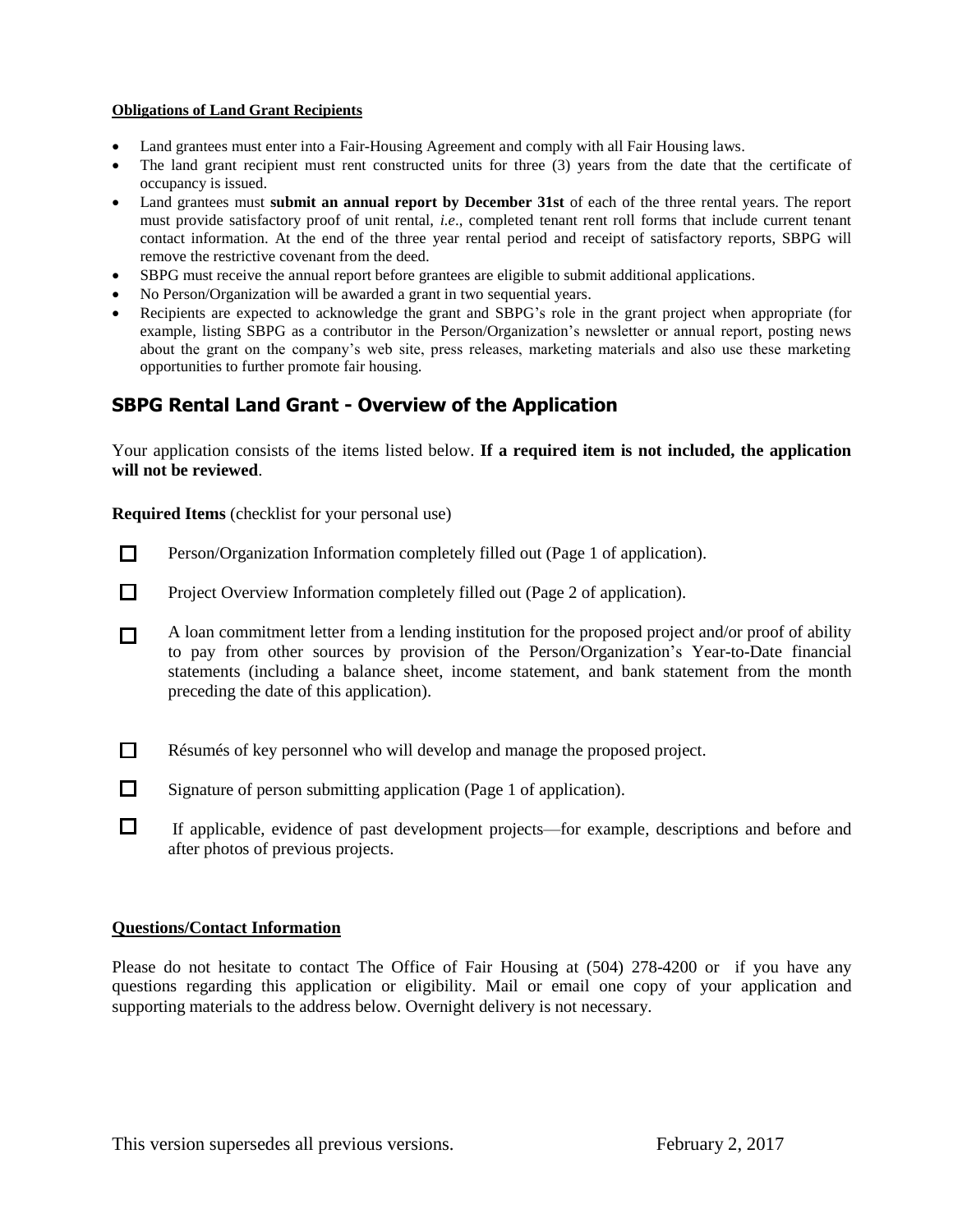St. Bernard Parish Government Office of Fair Housing Attention: Rental Land Grant Program 8201 West Judge Perez Drive Chalmette, Louisiana 70043 (504) 278-4200 (504) 266-2641 (Facsimile)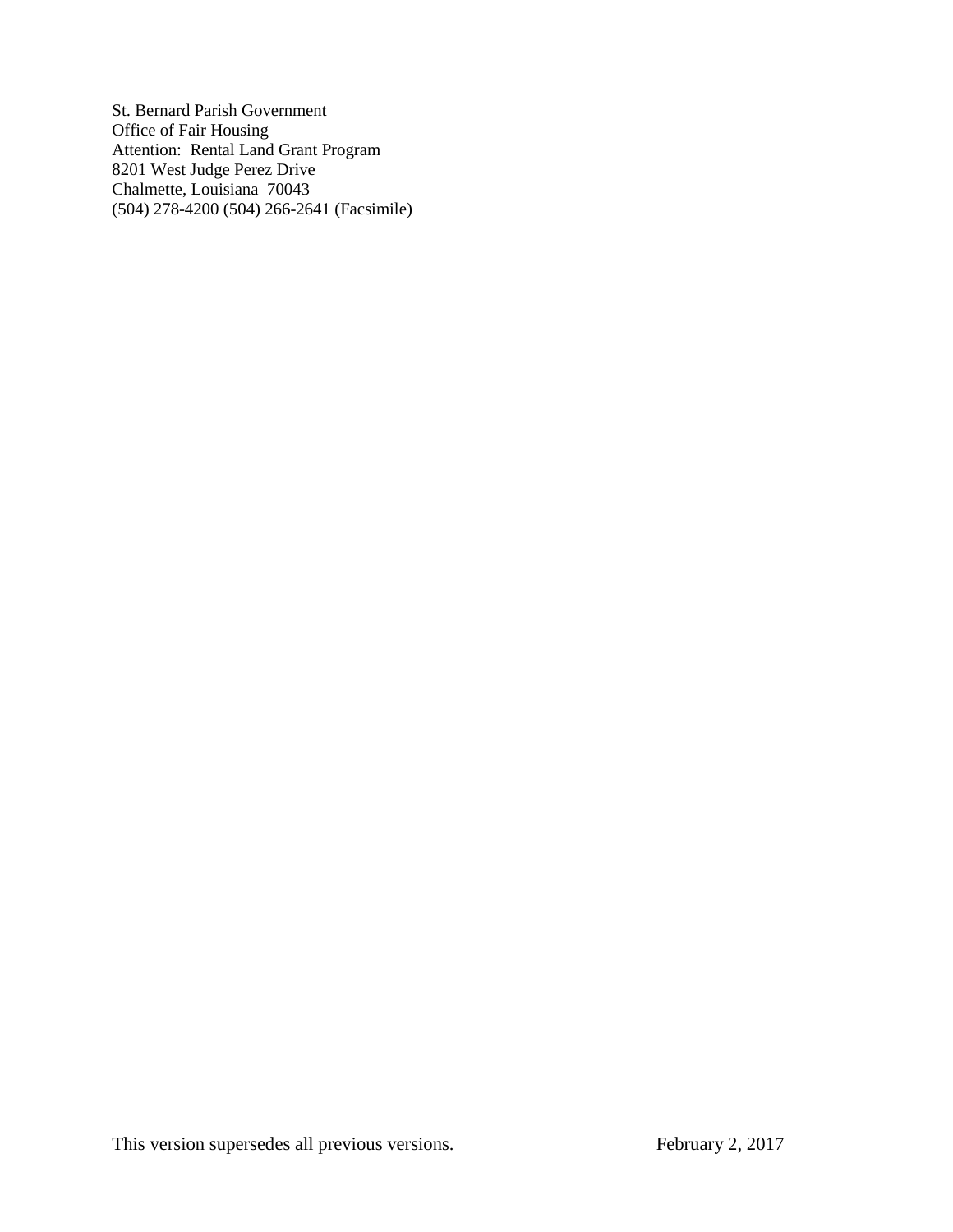# **SBPG Rental Land Grant Application – 2017**

### **Have you received a SBPG Rental Land Grant in the past?**

**Yes**  $\Box$  **No**  $\Box$  (Neither answer will influence the scoring of the 2017 application.)

## **Are you or any of your family members a St. Bernard Parish Government employee: Yes**  $\Box$  (Ineligible) **No**  $\Box$  (You must sign an affidavit.)

## **Person/Organization Information:**

| <b>Rental Land Address:</b>      |  |  |
|----------------------------------|--|--|
| Person/Organization Address:     |  |  |
| Person/Organization Web<br>Site: |  |  |
| Person/Organization Mission:     |  |  |

Is your Person/Organization a party to or involved in any current litigation, judgments, foreclosures, IRS audits, or other material disputes, investigations or subject of a fair housing complaint or lawsuit?  $Yes \Box No \Box$ 

If you check "yes," please explain as an attachment to the application.

## **Person/Organization Contact Information**

| Person/Organization Contact<br>Person: |                   |  |
|----------------------------------------|-------------------|--|
| Contact Title:                         | Contact<br>Email: |  |
| <b>Contact Phone:</b>                  | Contact<br>Fax:   |  |

| Signature           |                                                |                  |
|---------------------|------------------------------------------------|------------------|
|                     |                                                |                  |
| <b>Printed Name</b> |                                                |                  |
|                     |                                                |                  |
| Title               |                                                |                  |
| Person/Organization |                                                |                  |
|                     |                                                |                  |
| Date                |                                                |                  |
|                     | This version supersedes all previous versions. | February 2, 2017 |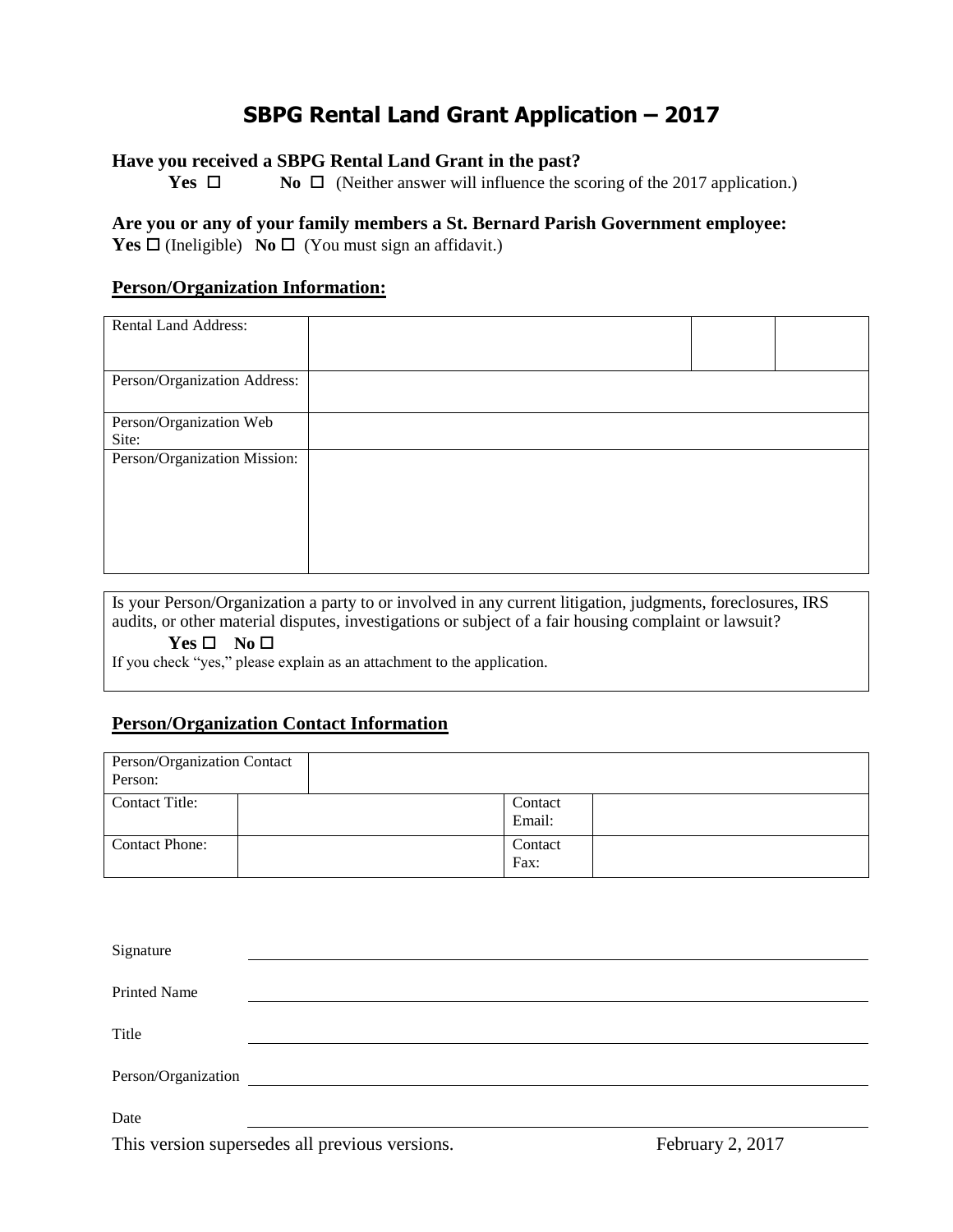## **Project Overview Information**

1. In the space provided below, provide a brief description of the proposed rental housing development project (four or five sentences).

- 2. Please provide the following details regarding the proposed project:
	- Number of rental housing units in the proposed project: \_\_\_\_\_\_\_\_\_\_\_\_\_\_\_\_\_\_\_\_\_\_
	- Type of construction: New Construction  $\Box$  Renovation  $\Box$  Elderly/Family  $\Box$

Indicate the number of each:

- Projected total development cost:
- Type of contractor/labor (e.g., volunteer, staff, general contractor):
- 3. In the space below, **specifically** describe your previous experience in developing rental properties. Include any marketing or advertisement materials that may support your description below:
- 4. Attach a Pro Forma Cash Flow statement here and a construction schedule here. (Projects with more than 16 units only.)